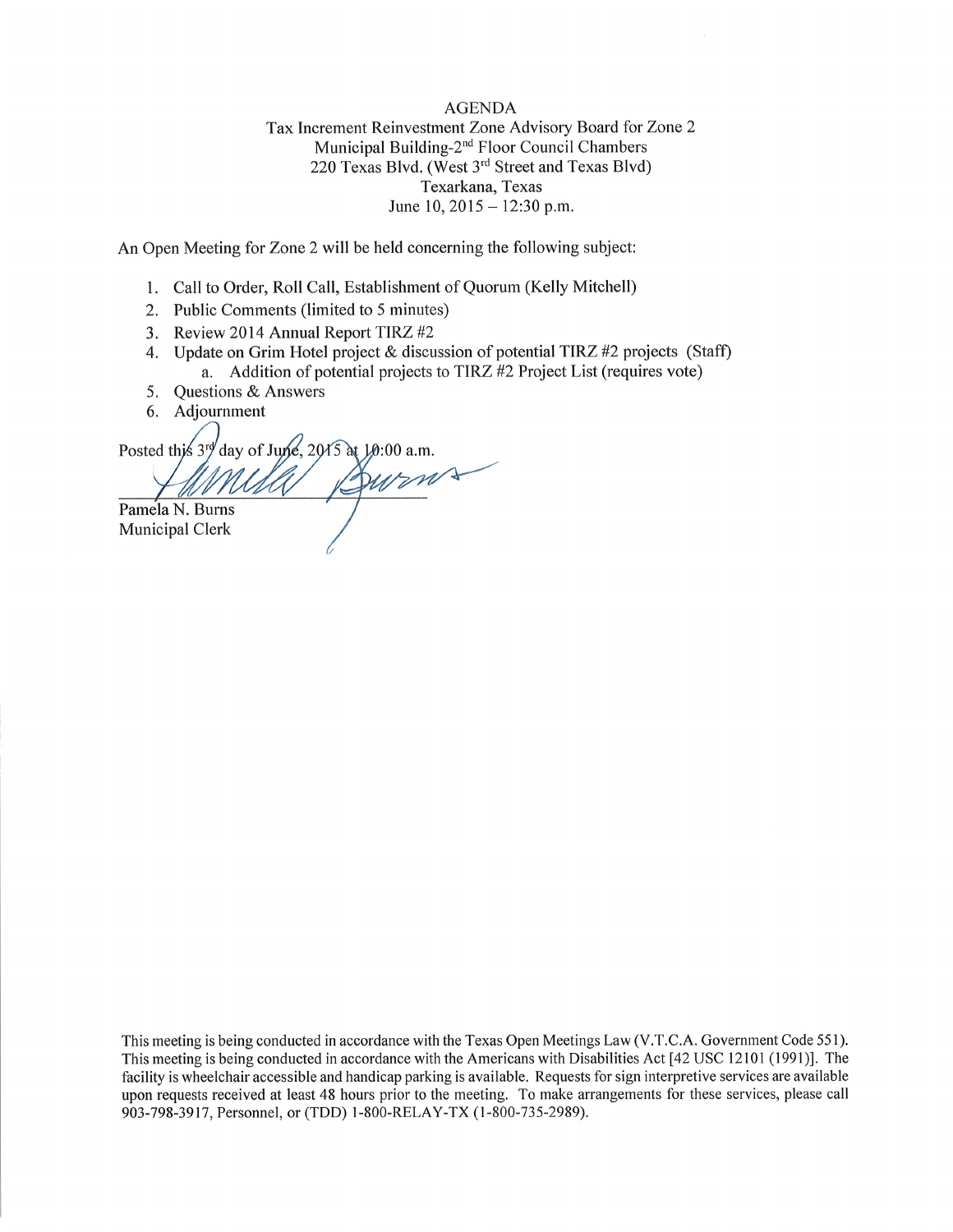# City of Texarkana, Texas Tax Increment Reinvestment Zone 2



# Annual Report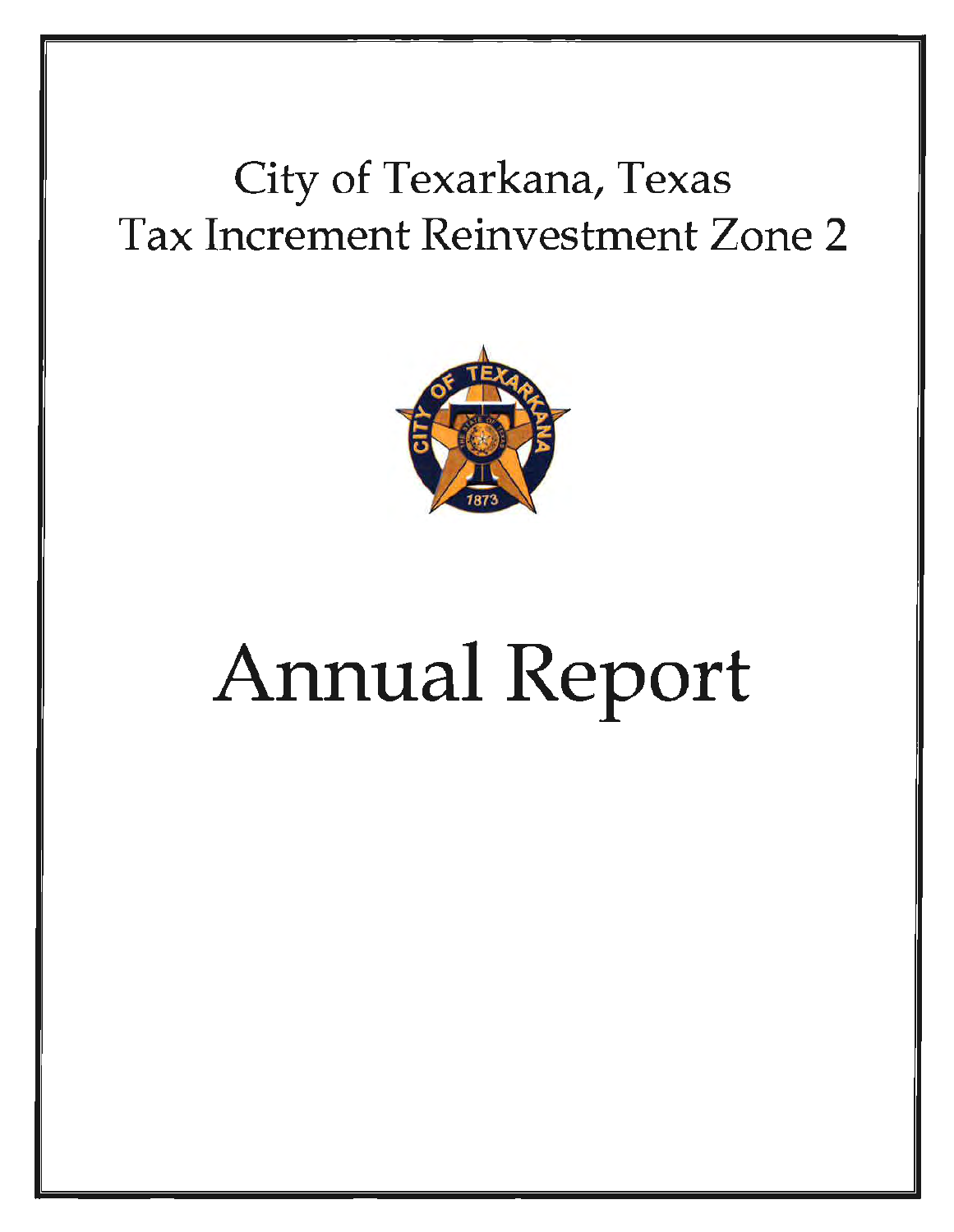#### Summary of Activities

On November  $23^{rd}$ , 2009, the City of Texarkana, Texas established two Tax Increment Reinvestment Zones in accordance with Chapter 311 of the Texas Tax Code. On November  $19<sup>th</sup>$ , 2009 a joint public presentation was given by Texarkana, Texas to all other tax entities and over one hundred interested citizens. On November  $23<sup>rd</sup>$ , 2009 a public hearing was held along with the passage of Ordinance # 177-09 creating the Tax Increment Reinvestment Zones.

During the period from October I, 2013 through September 30, 2014, the TIRZ board had no meetings.

#### Public Infrastructure Projects

Public improvements scheduled for the Zone include, but are not limited to, the construction of:

(i) sidewalks, cross walks and pedestrian crossing systems (ii) storm sewers and drainage ponds, (iii) sanitary sewers, (iv) landscaping, streetscape, fountains, works of art, and benches,(v) plazas, squares, pedestrian malls, trails, and other public spaces, (vi) parking lots and roadways, (vii) utility line relocation and installation, (viii) water system improvements (ix) parks, and outdoor perfonnance spaces, (x) bicycle routes and facilities, (xi) public transportation projects, (xii) signage, and (xiii) other related necessary or convenient public improvements (collectively, the "Project Costs").

#### TIRZ Map



Annual Reporting Information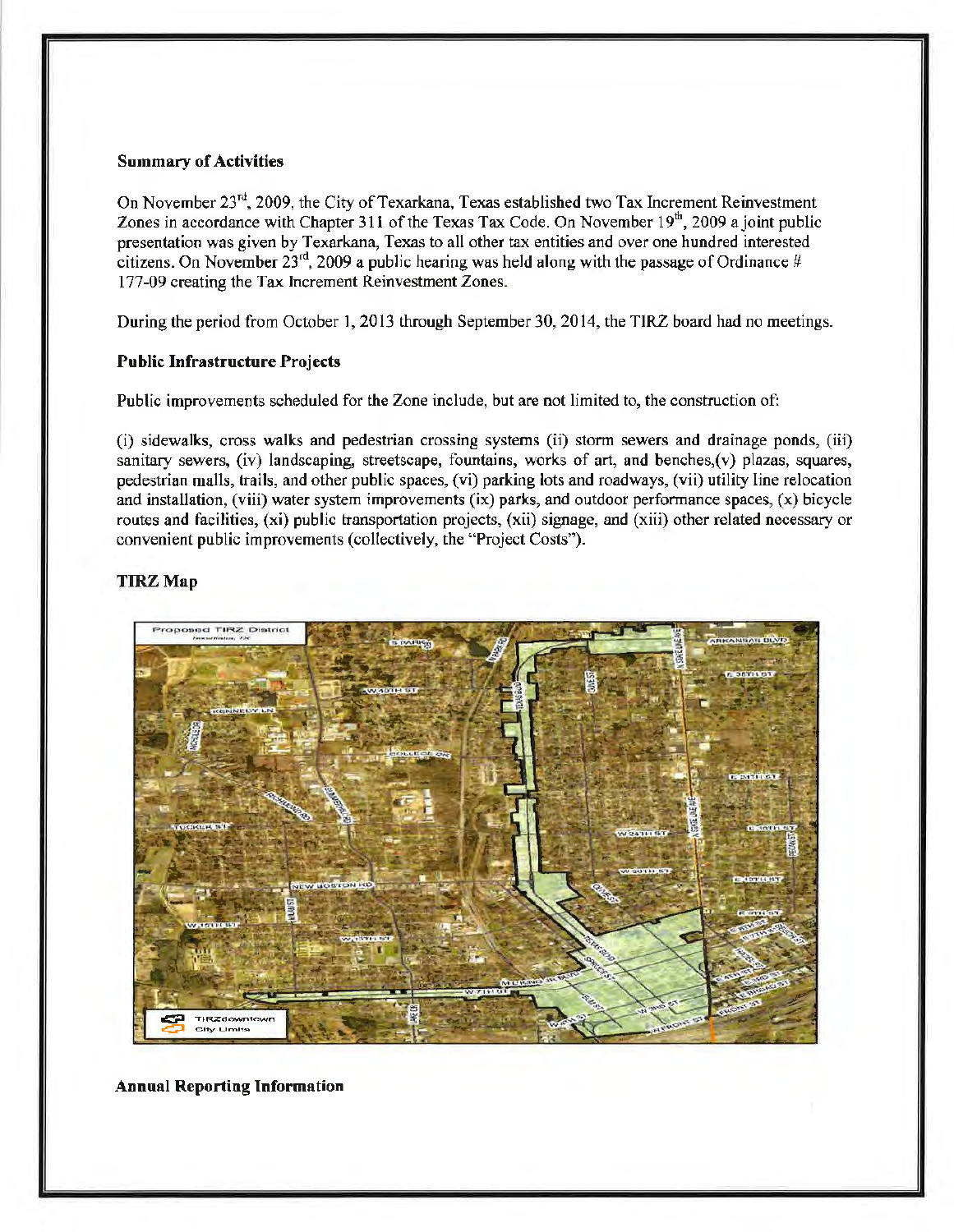Chapter 311.016 of V.C.T.A. requires the following information as part of the annual report on the status of the TIRZ District. The city must submit an annual report to the chief executive officer of each taxing unit that levies taxes on property within the zone.

#### 1. Amount and source of revenue in the tax increment fund established for the zone:

\$ 0 Total Revenue

#### 2. Amount and purpose of expenditures from the fund:

\$0 Total Expenditures

#### 3. Amount of Principal and Interest due on outstanding indebtedness is as follows:

I. Contributions / Advances from developers-none.

II. Bonds issued and payment schedule to retire bonds-none.

#### 4. Tax Increment base and current captured appraised value retained by the zone:

| Taxing Jurisdiction   | Appraised Fiscal Year *<br>$2013 - 2014$ | Base Year Value<br>Jan 1, 2009 | Captured App. Value<br>$2013 - 2014$ |
|-----------------------|------------------------------------------|--------------------------------|--------------------------------------|
| City of Texarkana, TX | \$58,045,587                             | \$65,799,167                   | $$-7,753,580$                        |
| Bowie County          | \$57,831,379                             | \$65,568,769                   | \$ -7,737,390                        |

5. Captured appraised value by the municipality and other taxing units, the total amount of the tax increment received, and any additional information necessary to demonstrate compliance with the tax increment financing plan adopted by the governing body of the municipality.

A. Captured appraised value shared by the municipality and other participating taxing jurisdictions received in Fiscal Year 2013-2014:

| Taxing                          | Participation   | Amount of 2013-2014 |
|---------------------------------|-----------------|---------------------|
| Jurisdiction                    | Per \$100/Value | Increment           |
| City of Texarkana, Texas (100%) | \$0.5831        | $$-45,211.13$       |
| Bowie County (100%)             | \$0.3270        | $$ -25,301.27$      |
| Total                           | \$0.9101        | $$-70,512.40$       |

B. Amount of tax increment received in 2014 from the municipality and the other taxing jurisdictions based on 2012 valuations: \$ 0

C. Other information: None

\*Financial based on Bowie County Appraisal District Update of Values Report 10/10/2014.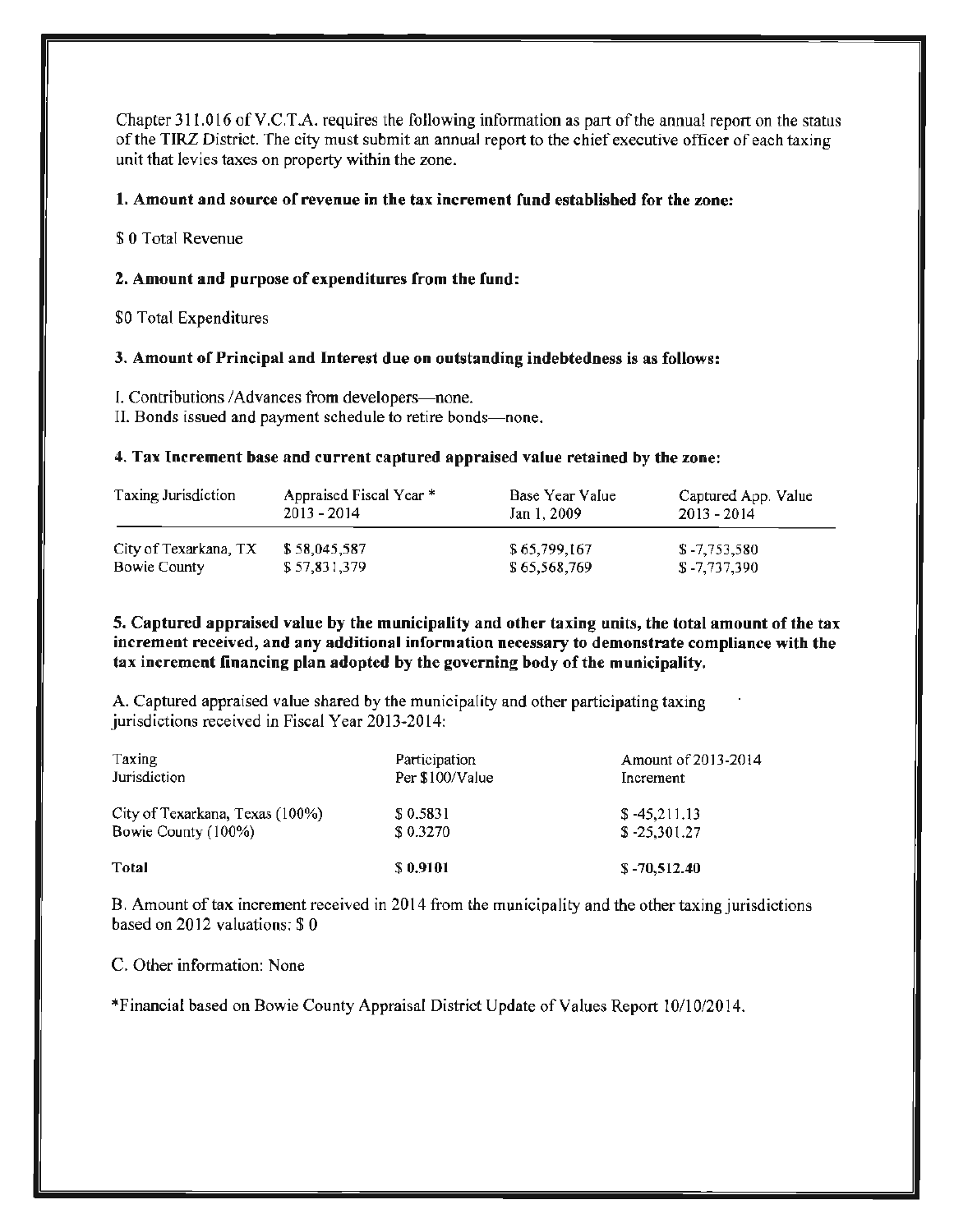## City of Texarkana - Bowie County Tax Increment Reinvestment Zone-Infrastructure Investment TIRZ #2-Grim Development Income Basis

|                                   |    | Incremental     | City of         | <b>Bowie</b>     | <b>Total</b>     |    | <b>Gross</b>        | Estimated           |         | <b>Total</b> |
|-----------------------------------|----|-----------------|-----------------|------------------|------------------|----|---------------------|---------------------|---------|--------------|
| <b>FYE</b>                        |    | Taxable         | Texarkana       | County           | <b>Operating</b> |    | <b>Property Tax</b> | Incremental         |         | Incremental  |
| $30-Sep$<br><b>Assessed Value</b> |    | <b>Tax Rate</b> | <b>Tax Rate</b> | <b>Tax Rates</b> | Contribution     |    | <b>Sales Tax</b>    |                     | Revenue |              |
| 2009                              |    |                 |                 |                  |                  |    |                     |                     |         |              |
| 2014                              |    |                 | 0.4458          | 0.327            | 0.7728           |    |                     |                     |         |              |
| 2015                              |    |                 | 0.4458          | 0.473            | 0.9188           | S  |                     |                     |         |              |
| 2016                              | \$ | 5,000,000       | 0.4458          | 0.327            | 0.7728           | S  | 38,640              |                     | \$      | 38,640       |
| 2017                              | \$ | 5,000,000       | 0.4458          | 0.327            | 0.7728           | S  | 38,640              |                     | S       | 38,640       |
| 2018                              | \$ | 5,000,000       | 0.4458          | 0.327            | 0.7728           | S  | 38,640              |                     | \$      | 38,640       |
| 2019                              | \$ | 5,000,000       | 0.4458          | 0.327            | 0.7728           | \$ | 38,640              |                     | S       | 38,640       |
| 2020                              | \$ | 5,000,000       | 0.4458          | 0.327            | 0.7728           | \$ | 38,640              |                     |         | 38,640       |
| 2021                              | \$ | 5,000,000       | 0.4458          | 0.327            | 0.7728           | \$ | 38,640              |                     | \$      | 38,640       |
| 2022                              | \$ | 5,000,000       | 0.4458          | 0.327            | 0.7728           | \$ | 38,640              |                     | \$      | 38,640       |
| 2023                              | \$ | 5,000,000       | 0.4458          | 0.327            | 0.7728           | S  | 38,640              |                     | S       | 38,640       |
| 2024                              | \$ | 5,000,000       | 0.4458          | 0.327            | 0.7728           | S  | 38,640              |                     | \$      | 38,640       |
| 2025                              | \$ | 5,000,000       | 0.4458          | 0.327            | 0.7728           | \$ | 38,640              |                     | \$      | 38,640       |
| 2026                              | \$ | 5,000,000       | 0.4458          | 0.327            | 0.7728           | \$ | 38,640              |                     |         | 38,640       |
| 2027                              | \$ | 5,000,000       | 0.4458          | 0.327            | 0.7728           | S  | 38,640              |                     | \$      | 38,640       |
| 2028                              | \$ | 5,000,000       | 0.4458          | 0.327            | 0.7728           | \$ | 38,640              |                     | \$      | 38,640       |
| 2029                              | \$ | 5,000,000       | 0.4458          | 0.327            | 0.7728           | \$ | 38,640              |                     |         | 38,640       |
| 2030                              | \$ | 5,000,000       | 0.4458          | 0.327            | 0.7728           | S  | 38,640              |                     | \$      | 38,640       |
| 2031                              | \$ | 5,000,000       | 0.4458          | 0.327            | 0.7728           | -S | 38,640              |                     | \$      | 38,640       |
| 2032                              | \$ | 5,000,000       | 0.4458          | 0.327            | 0.7728           | S  | 38,640              |                     |         | 38,640       |
| 2033                              | \$ | 5,000,000       | 0.4458          | 0.327            | 0.7728           | S  | 38,640              |                     | \$      | 38,640       |
| 2034                              | \$ | 5,000,000       | 0.4458          | 0.327            | 0.7728           | \$ | 38,640              |                     | \$      | 38,640       |
| 2035                              | \$ | 5,000,000       | 0.4458          | 0.327            | 0.7728           | S  | 38,640              |                     |         | 38,640       |
|                                   |    |                 |                 |                  |                  | \$ | 772,800             | S<br>$\blacksquare$ | \$      | 772,800      |

Assumption

Reversion of Bowie County Tax Rate after 2015

No changes made to property tax rate